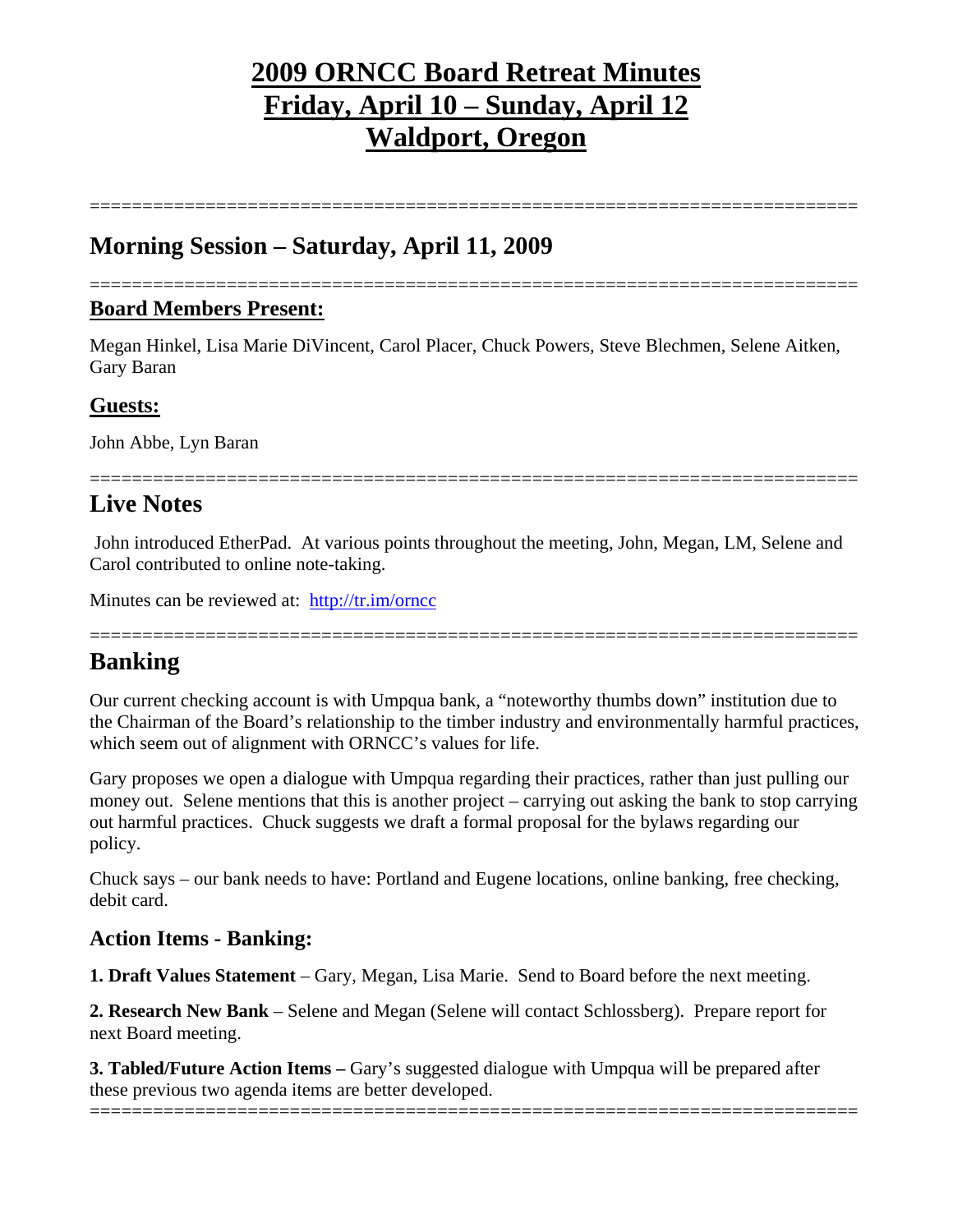## ========================================================================= **Grant Discussion/Fundraising**

Selene – create a way for ORNCC to be a fiscal sponsor for NVC projects that are proposed and will be carried out by individuals/groups in Oregon. Develop criteria for ORNCC fiscal sponsorship – sustainability for trainers, some of the money goes back to ORNCC, NVC oriented, in alignment with our values.

Why:

- \* supports local projects
- \* financial benefit to ORNCC
- \* the people benefiting from the project
- \* reciprocal benefits relationship building

Case in point – Selene wants to write a grant to teach NVC to kids of incarcerated parents using the ORNCC 501.c3. When I receive grant money, I give 20% of it to ORNCC.

## **Action Items – Grants/Fundraising**

1. Selene is preparing draft of criteria (also researching what other organizations have done to establish application criteria, legalities, % of funds that go to parent organization. Will present to Board at June meeting.

2. Lisa-Marie will help, Chuck and Gary would also like to help develop official documents once there is something written.

3. John will ask Co-Intelligence Institute board for advice/practical issues, and forward answers to Selene.

# **Books/Material Sales - Inventory**

Request for clarity - Where does the inventory live? Who are the inventory caretakers? Where are the records/receipts for sales, and who keeps them?

=========================================================================

Chuck – requests we develop process for handling book/material sales. One issue from the past that ORNCC was unsure of where the stock was and how it could be made available for trainings and events.

Gary wants ORNCC to agree to its vision re: books/material sales

We agree it's important to have materials available at trainings. Even if this doesn't make money, there's a lot of value in making it as easy as possible for people involved in any NVC activity to offer NVC materials. Possible financial (or other) incentives for volunteers who take the time to bring materials to the event in order to increase likelihood that materials will be made available at trainings and events.

Possible research - ask NVC people in Oregon (some who have been selling materials via ORNCC, and some who are not), "What could ORNCC be doing that would make it as easy as possible for you to offer NVC materials at your events?"

LM - be aware of Bend - communicate with them; how are they doing it, how to coordinate with them?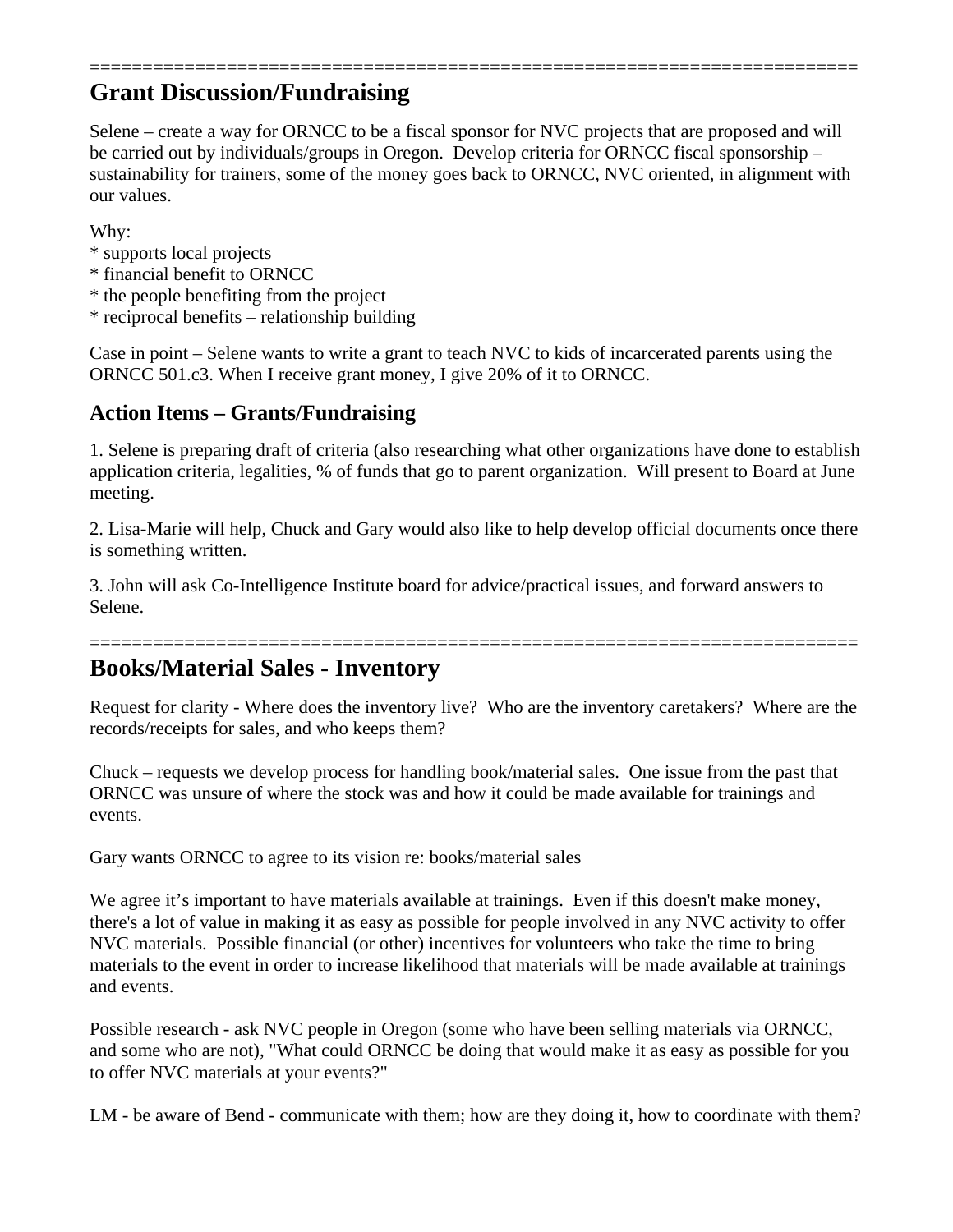Gary - Chris Scott, who used to be the CNVC bookstore manager, moved up to Eugene about a year ago. Probably wouldn't want to work on this for ORNCC a volunteer, but Gary happy to connect him into this.

Form a committee? How to make materials more accessible, review existing inventory and possible markdowns, discounts – helping move older inventory. Perhaps an employee/contractor or some other compensation (i.e. gifted materials) for one person to champion this effort.

*Added to minutes de facto* - if we decide to open a web store, John Abbe would be happy to connect ORNCC to Friare Liv, the organization in Sweden that publishes and sells Marshall's books and many other NVC materials, a web store which is perhaps less cumbersome than CNVC's. His friend Kay there might be willing to offer input. John can also connect us directly to their webmaster.

## **Action Items – Books/Materials Sale - Inventory**

1. Chuck and Steven will produce a formalized book sale program, and network for volunteers for book sales - one in Eugene, and one in Portland

2. Chuck would be willing to draw up a volunteer program for what 'should' be done in terms of books/materials sales. Steve B. would be interested in helping with this. Carol wants to help after initial draft is created. Steve Smith might be willing to lend energy as well, because he goes through a lot of materials. May have space to store things.

3. Gary knows a person who used to manage a book store who might give us some advice.

4. Find a Portland person and a Eugene person. LM will ask Karen if she would be willing to continue with book sales, mentioned also Suz might be interested.

### ========================================================================= **LUNCH**

=========================================================================

=========================================================================

# **Afternoon Session – Saturday, April 11, 2009**

# **Marketing**

Develop comprehensive marketing strategy – how to reach out to audiences that would serve our mission/goals. More than website – includes phone, email, training, public speaking, print materials/mailings and more.

### Reaching out - **Who:**

Targeted groups/networks/institutions/sectors - eg schools, prisons, etc. Active NVC sharers/workers in Oregon Broadcast networks (e.g. ORNCC mailing list, local people/groups' lists if they want us to manage them) General public Board / Governing Council

Reaching out - **How**:

Develop a brochure targeted for particular sector(s) that others can distribute about NVC/ORNCC to organizations in that sector? Website (see separate minutes section below) =========================================================================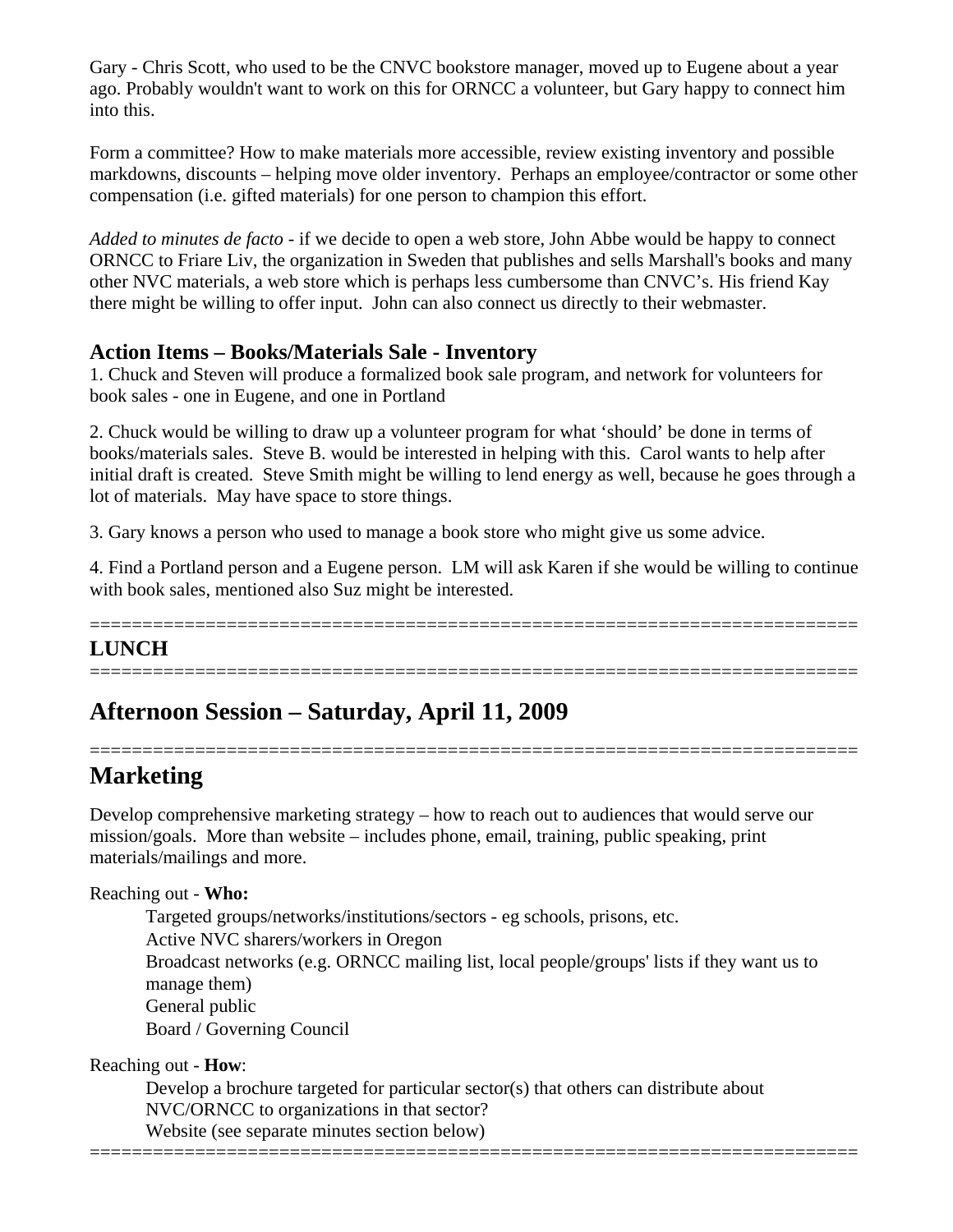## **Website**

Website - does not work for Selene (& others, John, etc). Many things on website are outdated, including board members, photos, local contact people, etc.

Selene concern - listed as friend of NVC in southern Oregon, from when Marshall visited. Joanne Lescher is there, but she's no longer involved in NVC. Selene would like to be listed as a trainer, asked web person, was pointed to Stuart. Is there a way to make the change soon? Does it cost us something when things are updated? Would like suggestions on how to make changes soon, without incurring expense.

=========================================================================

Gary....took 3 weeks to get a training posted, eventually figured out how to post things himself. (Selene still doesn't know how to get things posted)

Eventually, Gary was given access to the website so that he could post his own trainings. Selene is frustrated she does not have this access as well.

The board is confused about who takes care of what on the website

Chuck has suggestions that he and John discussed over lunch to address some of these problems...

1) Find out the resources ORNCC already has, determine who is doing what...

2) Revamp the website... (fun part:) include an interactive portion where people can post events, communicate with others, announce trainings and meetings, support a contact list...

Chuck is volunteering to keep the "static" part of the website up to date with accurate information, while an interactive section of the website would be available for others to post to.

Gary- Concerns - would like checks & balances about who posts what. Potential damage to integrity of process, community, legal implications (libel), etc.

What content would we like to see on the website? LM suggests this as take-home assignment

#### **Board agreement -**

We temporarily assign Chuck to be our point person to update the website

ORNCC owe's Elli \$36 for past web services

Megan has admin access to orncc.net (also has admin access to nonviolentliving.org, which is a project of orncc). Gary can update trainings (is that admin access?).

Whatever our new solution is, we 'should' keep in mind - who are we doing this for? Who are we outreaching to?

 $1<sup>st</sup>$  Step - Find out – what IT do we have currently, who's doing it, and how can we fix it?  $2<sup>nd</sup> Step – there are free solutions/open source tools we can use to accomplish our goals. Who will run$ this, what will it look like, what are the outcomes?

A Facebook group may also be a good way to communicate (within for Board members and also with Oregon people interested in NVC). (Megan would be willing to be facebook admin)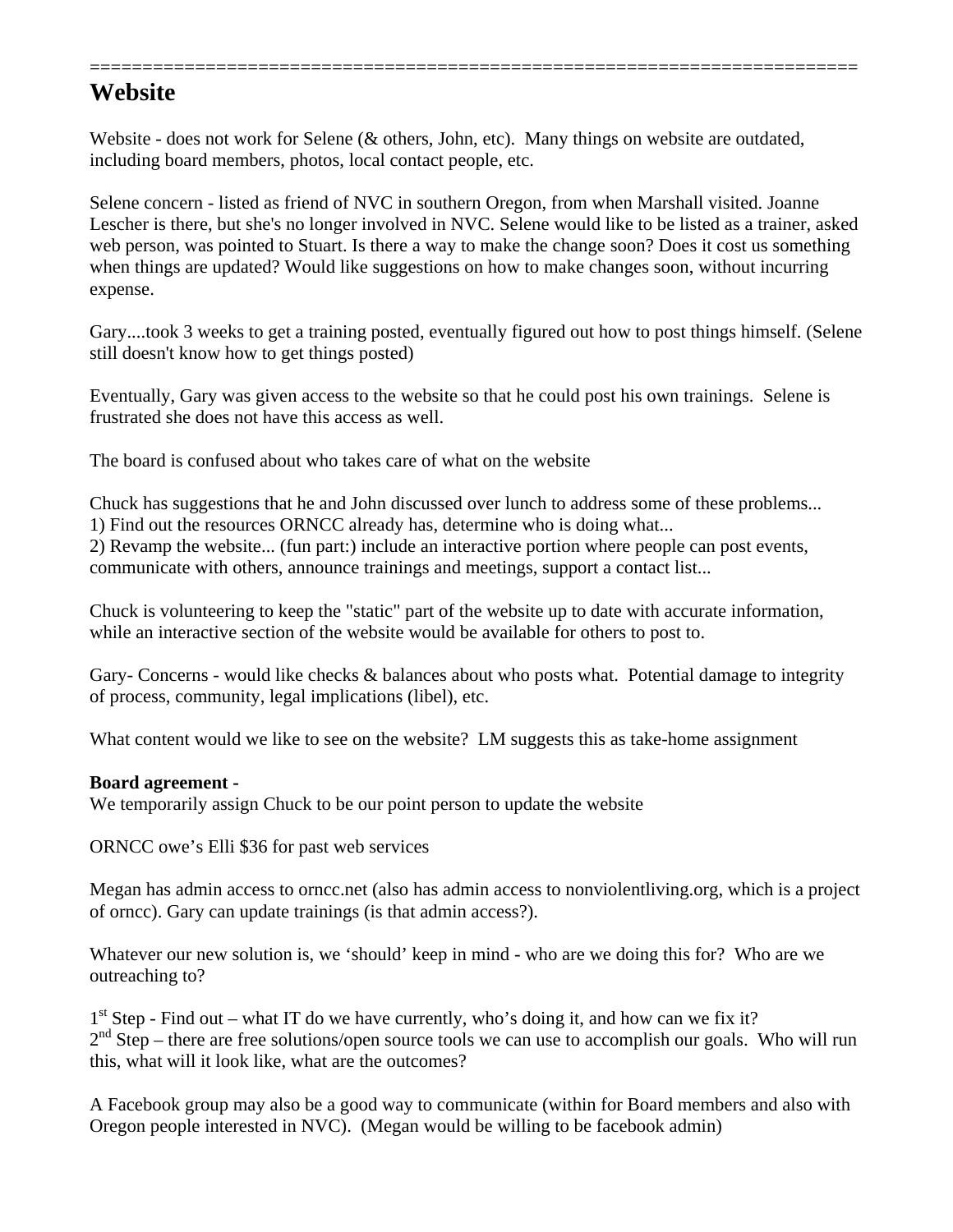### **Action Item – Website survey**

1. Committee (Chuck, John, Megan, LM) will develop questionnaire and send to current and past Board & Governing Council, Elli/Michelle/Stuart, local groups, certified/uncertified trainers. Sum up existing vision to include with questionnaire, and include invitation to contribute to organizational memory.

2. Send this to Megan and she will format the survey.

3. Recipients are asked to respond to the survey by June 1. Megan will compile the results/summary for the next board meeting.

4. Committee will bring results back to June meeting.

### **Action Items – Website**

1. Thank Elli (and close \$36 account with her), Michelle & Stuart for their work, and invite them into the process of new website/communication development.

2. Chuck and John will research different platforms for our new website – Wiki, and other open source or low cost alternatives. Will bring example tools to next board meeting. (LM also invites us to email good example tools to the board in between.)

3. Send glaring inconsistencies/pertinent updates to Chuck as soon as possible for updates

## **Meanwhile…**

Communication/Technology Committee Meeting held between John and Chuck - agenda and notes are available at: http://etherpad.com/Ex9n8sdvtN

=========================================================================

# **ORNCC's Communication**

John's observations:

not informed that he was no longer being considered for the board, was not informed about board meetings (until asked Carol), did not receive mailing about conference, concerns about website..no clear way of how to contribute.

Megan – board members who were not nominated were never notified they were not notified. What is the communication process for this to avoid embaressment by well-meaning secretary who contacted them to say "would you like to remain on our email list?" to have them reply "Oh I'm not on the board anymore?" OOPS.

One suggestion John has is to have a separate part of the website that would be used by board members for communication.

# **Restructuring the Board – Strengthening local communities**

Carol says – particularly in Portland, there is no structure. This has been a common concern for the last few years. Take an example from WA group – Carol would devote more efforts to Portland area but does not because thinking that participation in ORNCC might help with that, but it doesn't. Ashland as well, there are lots of trainers.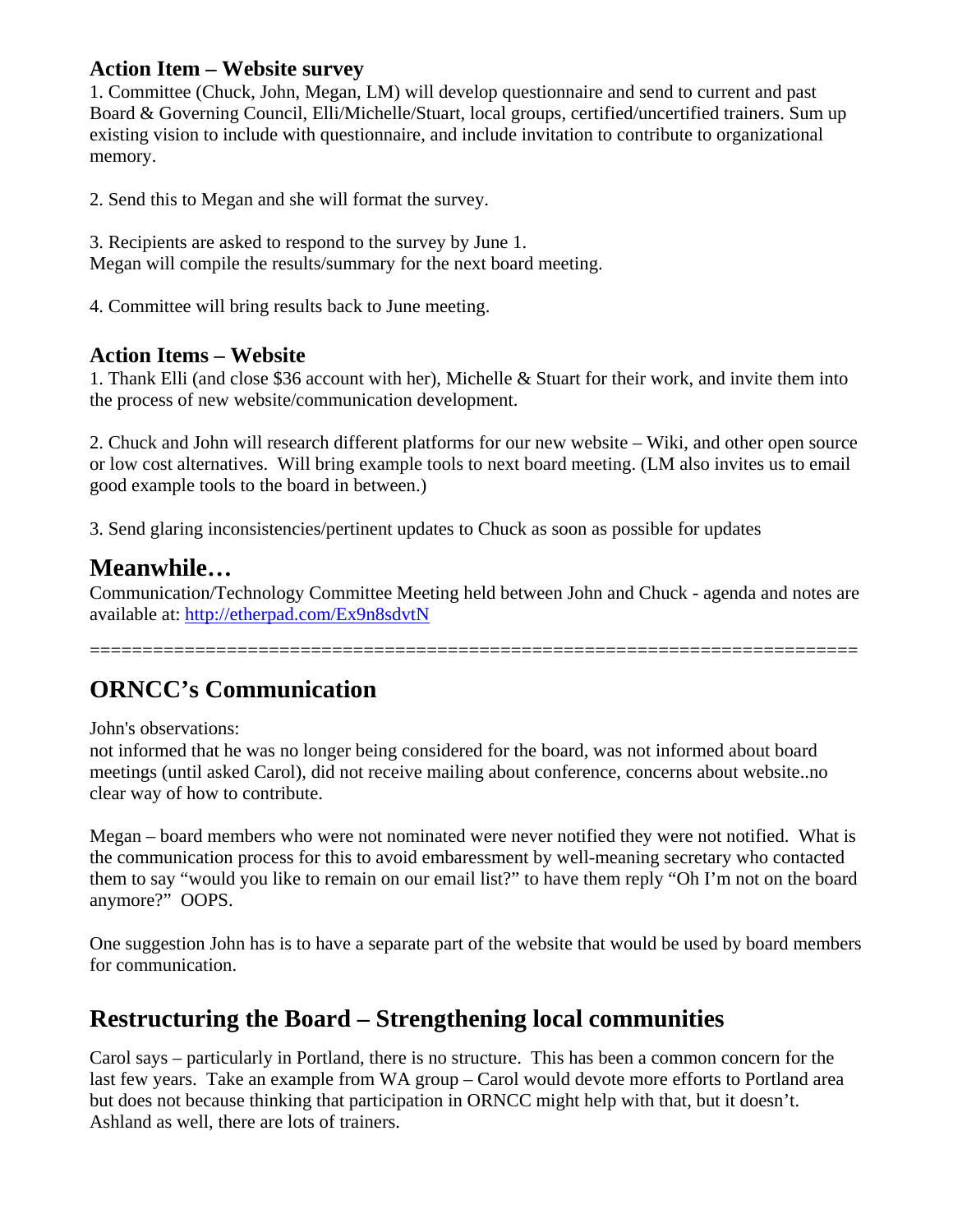Selene suggests – we meet in areas where there are trainers and local groups, and invite them to attend and work with them to determine how we can best serve them.

People from Salem, Portland, and Corvallis are coming to Eugene for Gary's trainings

Having a board member from Bend again would be helpful.

**Bend** – PCOCO **Eugene** – McNail-Reilly ongoing practice group Kristin Collier Bev and Suz Aird Josh Mann Michael, Gary, LM, John Abbe **Corvallis** – Meta & Corvallis Co-housing **Salem** – Tim Buckley, Bill Edix-Morrison, Fred and Steve B\*. once a month at Oregon State Corrections – wants to develop a practice group and a class. Each  $3<sup>rd</sup>$  Wednesday. **Grant's Pass/Ashland** – Holley, Selene, Joanna Neimann – restorative justice\*. Alex and Mira Censor. **Portland** – Carol does weekly group and teaches at Louis and Clark Joe Mitchell Fred Sly Steve Allen Smith & Sarah Payton goes to Coffee Creek in **Wilsonville\*** Teresa Wellman Lashelle Sharde Susan Skye **Vancouver WA** – Sarah Payton, Chuck is starting a peer-led practice group

\*How can ORNCC help these efforts?

\*\*possible – outreach – publishing this list, website, newsletter (like Meta's newsletter)

If there was a large local project, it would help unite disjointed communities such as Ashland. Also having a board meeting down there and inviting members to come, particularly for lunch (2 hours)

More networking with groups in our areas including co-housing and alternative communities

ORNCC provides seed money for establishing local groups – setting up newsletters, etc?

Gary – hard times, making trainings available in low cost ways, addressing despair, increase in violence that accompanies financial insecurity

Very clearly spelled out – no one turned away for lack of funds. However, ORNCC doesn't offer trainings. But maybe we could subsidize trainers so that they could offer low cost trainings.

ORNCC could be matchmaker – linking institutions who would be interested and trainers who would be interested.

=========================================================================

Megan willing to be on grant committee.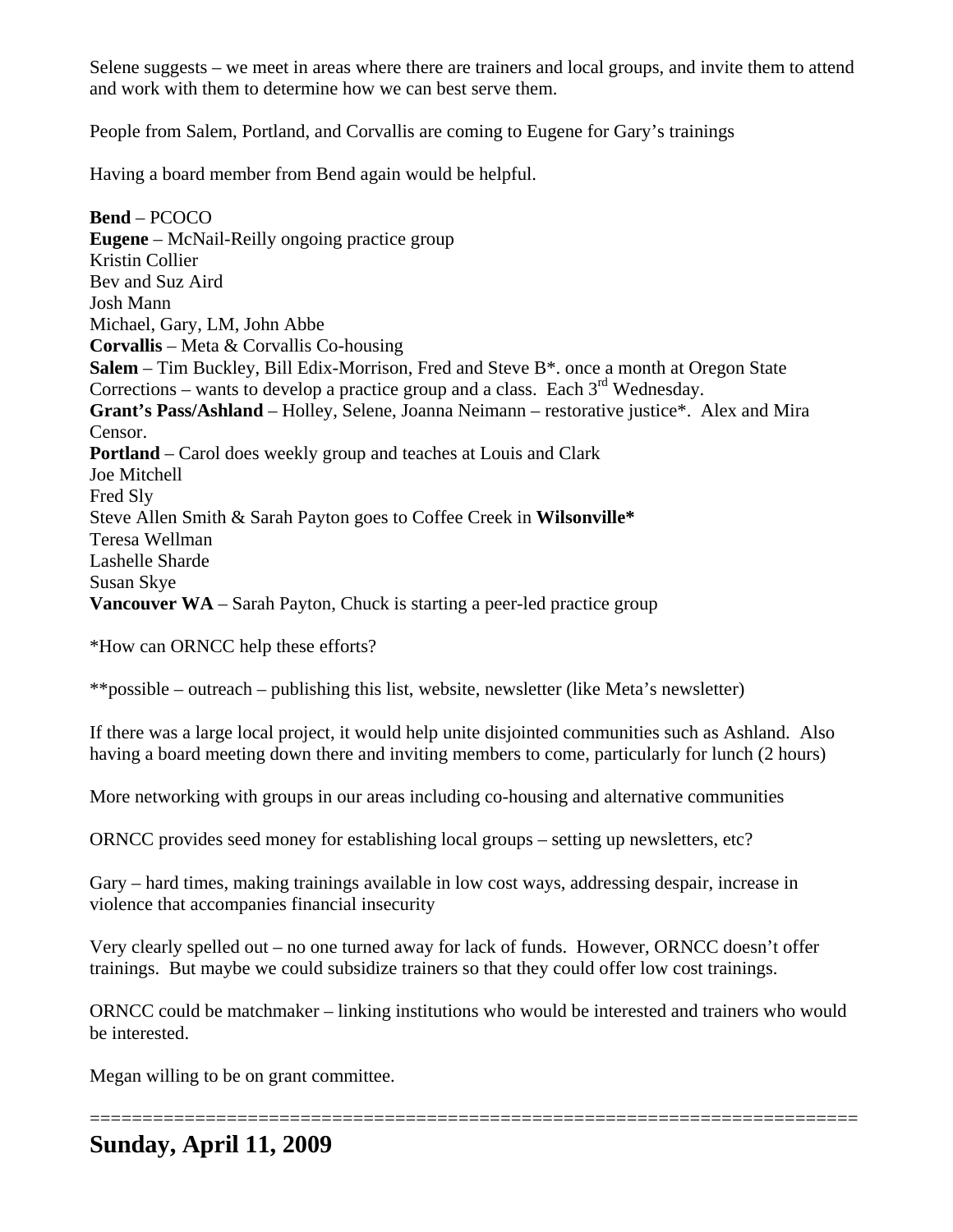# **Interpersonal Issues**

We as a group might provide support, mediation to NVC leaders in various communities, as well as to ourselves. Some sort of conscious/formal Empathic Institution within the board to deal with any issues that come up amongst board members. Gary – something in writing? Older group had some sort of mechanism for built in empathy. Important to know ahead of time how we will deal with conflicts in the room. Board members agree to use self empathy for unmet needs that arise within meetings, and if needed, can bring to group if needed – if it's deemed that something it would be valuable to use the groups time for. Empathy guardians – Selene and LM would like to be gently reminded when they are astray.

=========================================================================

### **Action Item:**

Megan and LM agree to have a discussion regarding past miscommunications and report back to the board before the next meeting as to how the discussion went.

### ========================================================================= **New Board Member**

Several board members recommend that Fred Sly be added to the ORNCC board. Proposal – Steve will forward Fred's name and contact info to the Governing Council for consideration as a Board member.

John expresses an intention to possibly nominate himself for the Board at our next meeting. \*Add John to the email list.

=========================================================================

### **Bend/Ashland Meetings**

We heard a report back from Bryn and Evelyn regarding a meeting in Bend. Bend – August 8th June – Eugene at Gary's, or LM's or the Walnut Street Co-op September 27 – Ashland December 6 – wherever

Action items – Selene will rally Southern Oregon NVC community for our meeting.

# **Proposal for Scheduling**

5 regular day long meetings  $-2<sup>nd</sup>$  full weekend even numbered months, 1 retreat in April or June. This schedule is tentative until agreed on. Portland/Vancouver; Bend or Central or Eastern Oregon; Ashland/Grants Pass/Southern Oregon.

=========================================================================

Feb 13 Sat 2010 Sat Sun April 10-11 Retreat June 13 – Sun Aug  $14 - Sat$ Oct  $10 - Sun$ Dec 11 – Sat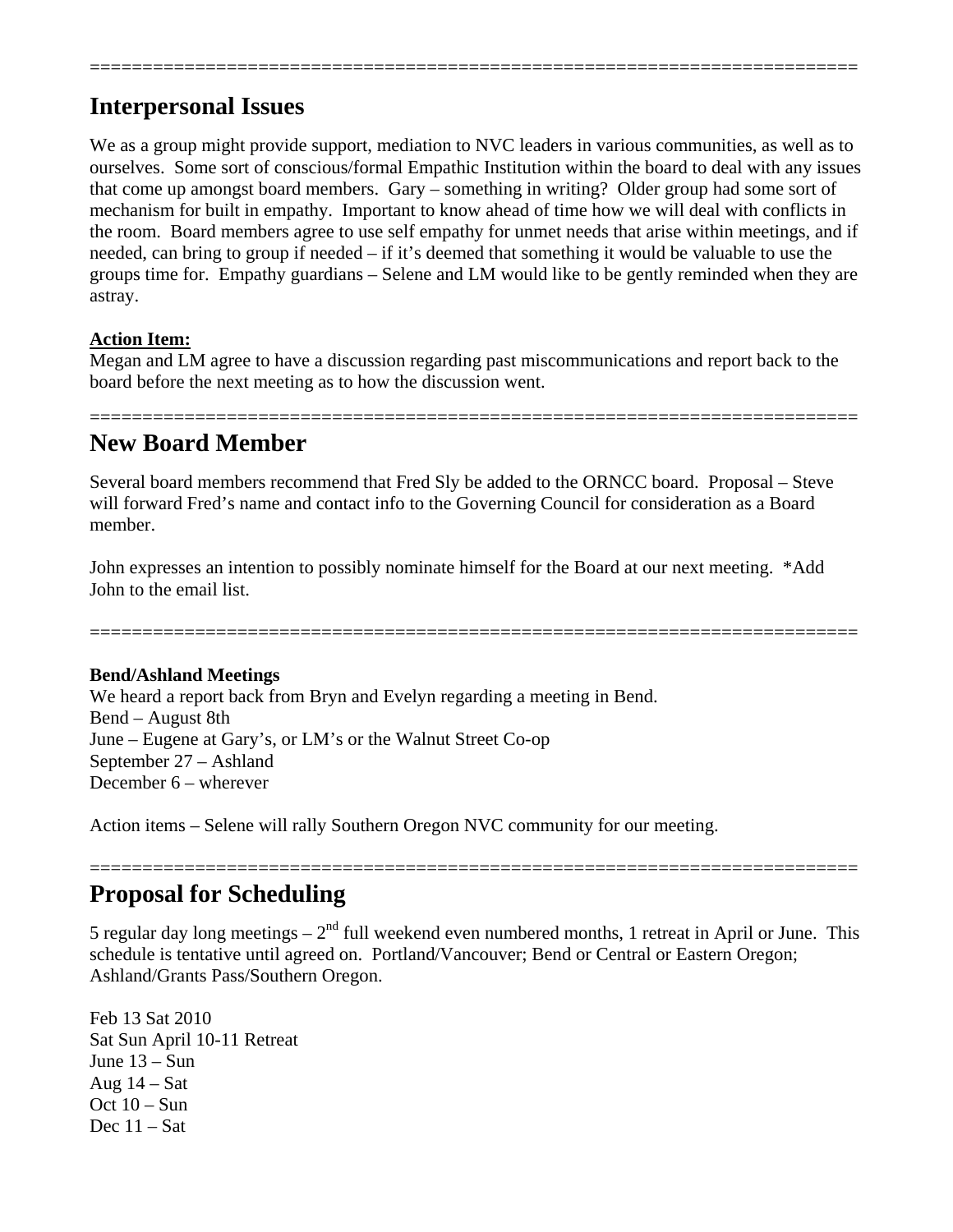Steve suggests also we add a second retreat. Or, Megan proposes that all meetings begin on Friday or Saturday night with the meeting starting the next day – particularly when there is a lot of travel – Bend and Ashland.

Typo in the bylaws: Voting members must meet once per year to 'elect' new board members

\*Megan will create new binders for Carol, Chuck and Steve

\*Megan will send info about role of GC to all members before the next board meeting.

### ========================================================================= **Communication**

When Selene was first trying to get involved with the Board, had a difficult time connecting with anyone who was able to respond. Tried to contact us through the website and our email address is not personed regularly. Selene is willing to person the email address and the voice mail number, Carol will fill in for her as needed. Chuck will research the ORNCC voice mail and pass along info to Selene and Carol.

=========================================================================

# **ORNCC History**

LM proposes we put together –something- contributing to understanding of Board history. Selene envisioned a fun creative event where we could chat, discuss, art, etc. Megan had envisioned a boring document, parts of which Sparrow had already compiled. Gary and Lynn propose a living document such as a Wiki page. John agrees, but also likes the idea of a physical book or document.

Who has been involved and when, the choices they made. Chuck suggests this might be an important feature of the website.

\*Megan – keep log of meeting locations – Sparrow's list.

We will ask Bryn, Sophia, Stuart and Michael to contribute to the beginning of the story.

\*Megan will research the minutes – Amber paper copies, inquire to Michael and Sparrow – electronic minutes?

\*LM is willing to put onto paper or electronic paper her list of all previous board members and GC members.

\*Megan might secretly create a by-laws game to play at meetings as a short opening and way to teach the org what we actually do.

### **ORNCC Communication**

John was never informed he was un-nominated, was not informed that the elections had taken place, did not get the conference mailing that went out, was not notified of board meeting even though he expressed interest in attending, (and did not receive communication in process of drafting which he had expressed interest in helping draft).

Megan's experience with Susan and Jim – Carol will connect with Susan regarding abrupt and awkward transition.

Consolidated email list – include in web survey, and meanwhile John, Chuck, LM, and Megan will research other options such as yahoo groups and the like.

### **Donations to ORNCC**